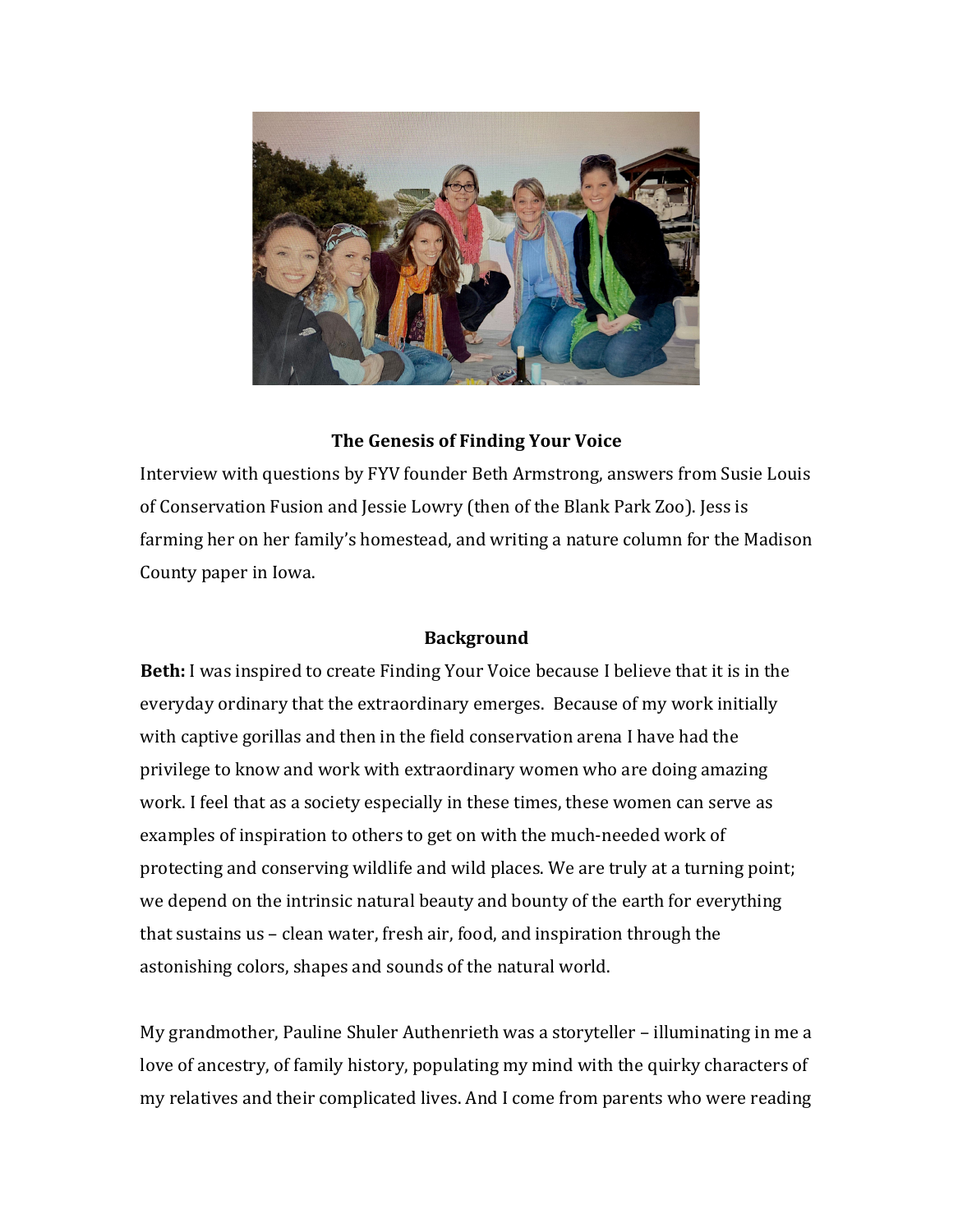constantly and I have always read. Weekly trips to the library were magical because I think stories are transformative. And to this day I truly feel a bit lost if I am not in the middle of good book, an all-consuming story.

Professionally I have always believed that the individual stories of the animals I worked with, most particularly gorillas, were powerful tools to inform, inspire and affect change in people's perceptions. That if I along with my fellow keepers could shine a light on the gorilla's unique personalities; their often times difficult past and their current lives that we could then change stereotypes and the often inaccurate and insensitive perceptions of them.

In the case of Finding Your Voice I wanted the next generation of conservationists working at zoos or in the field to understand that there was and is no perfect way to get to their goal of becoming a proactive conservationist. All of our FYV speakers have their own journey that is exclusive to them and that by sharing their individual stories they could encourage and inspire others. These women of conservation share their vision, motivation and commitment, the setbacks and accomplishments, and the everyday arduous ordinary work that eventually triumphs both for them personally but as importantly for the people and animals they partner with and protect. 

There are two people that can offer a unique perspective on FYV and are perfect for this interview: Susie Louis Founder and Executive Director of the NGO, Conservation Fusion, Madagascar and Jessie Lowry, Director of Conservation & Research at Blank Park Zoo. Both Susie and Jess were a part of the original group of women who were asked to participate in a conservation weekend at my home in early 2014. From that inaugural "Conservation Mentoring" weekend the seeds of Finding Your Voice were planted and began to germinate. Both Jess and Susie participated in the first 2016 FYV as well as the second one hosted by Denver Zoo in 2018. They will both be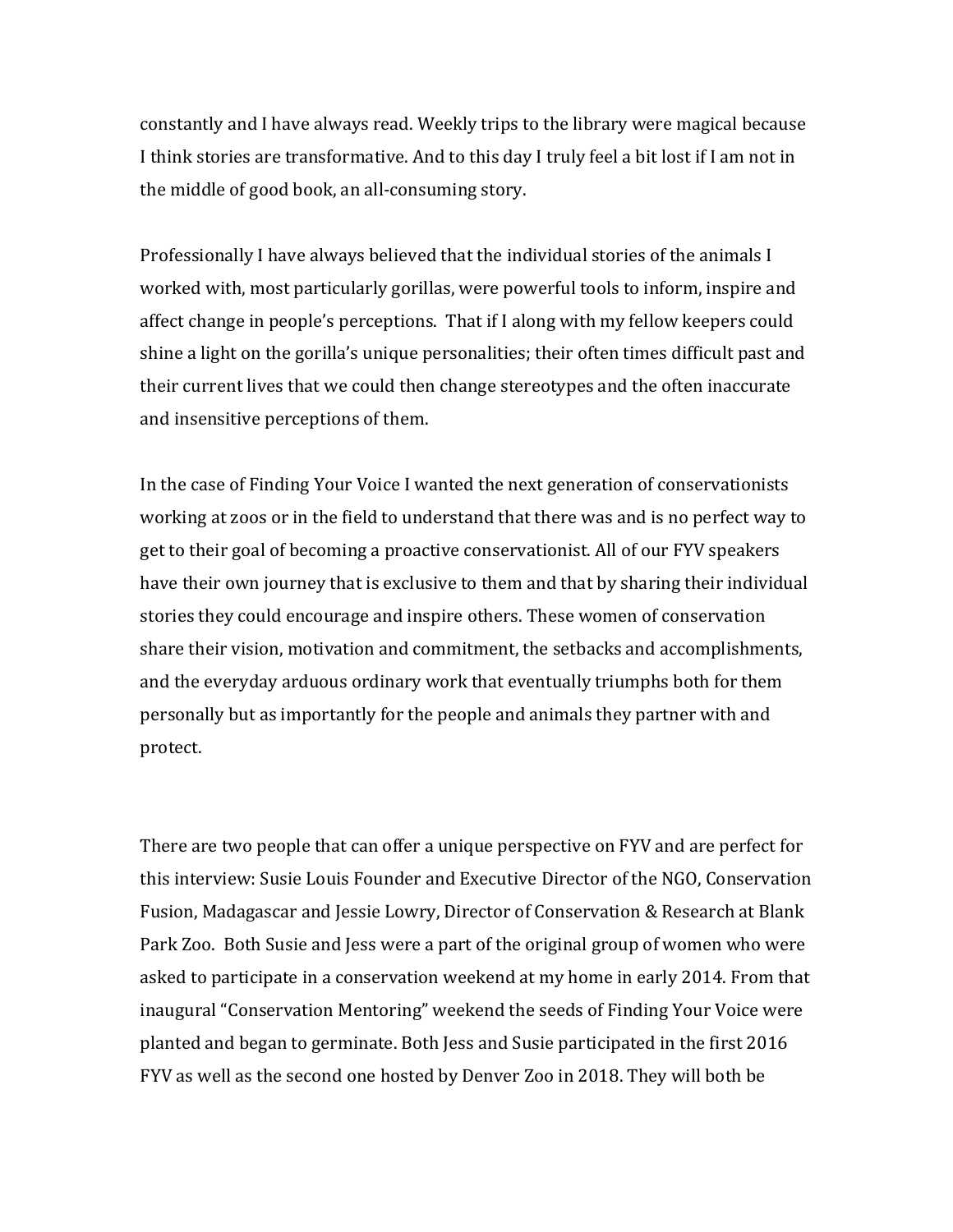sharing their stories at the 2019 FYV on March  $9<sup>th</sup>$  & 10<sup>th</sup> once again kindly hosted by our partner, Otterbein University in Westerville (Columbus) Ohio.

## **Q & A**

**Q** - Beth: I was so blown away by all the participants of the first FYV in 2016 - that all of the speakers were not only willing to give of their valuable time but were willing to pay their flights (although we remedied that after I was able to find funding!). Why did you agree to participate?

**A** -Susie: Wow! How could I say no!  $\sim$  I was honored to participate. I was compelled to participate because I feel strongly in mentoring and sharing not only our successes, but also our failures- so that next generation conservationists don't have to tackle those same hurdles, and if they do have challenges, they realize they are not alone. One of my goals as a conservationist is to help as many people as I can to find their own passion, talents and path to be the best version of themselves and apply those gifts to providing a happy healthy future for people, animals and our planet for generations to come.

**A** - **Jessie:** As the idea began to take shape, I knew it was something unique. We work on campaigns, write grants, answer floods of emails - and we get caught up, losing focus of the big picture. FYV is about finding your tribe. Taking a moment to take stock...to have an honest look at your life and career and meet others who share these passions for wildlife. I knew all the right ingredients were there to make this summit memorable and I was honored to be a speaker. As I prepared my presentation – it forced me to reflect, take a pause and be grateful for both the ups and downs of my journey. And, I always jump at the chance to spend time with my friends and colleagues that are involved in FYV - they are my tribe.

**Q** - Beth: Because FYV was so experimental I was surprised at the impact it seemed to have on the students and zoo personnel that attended. Otterbein University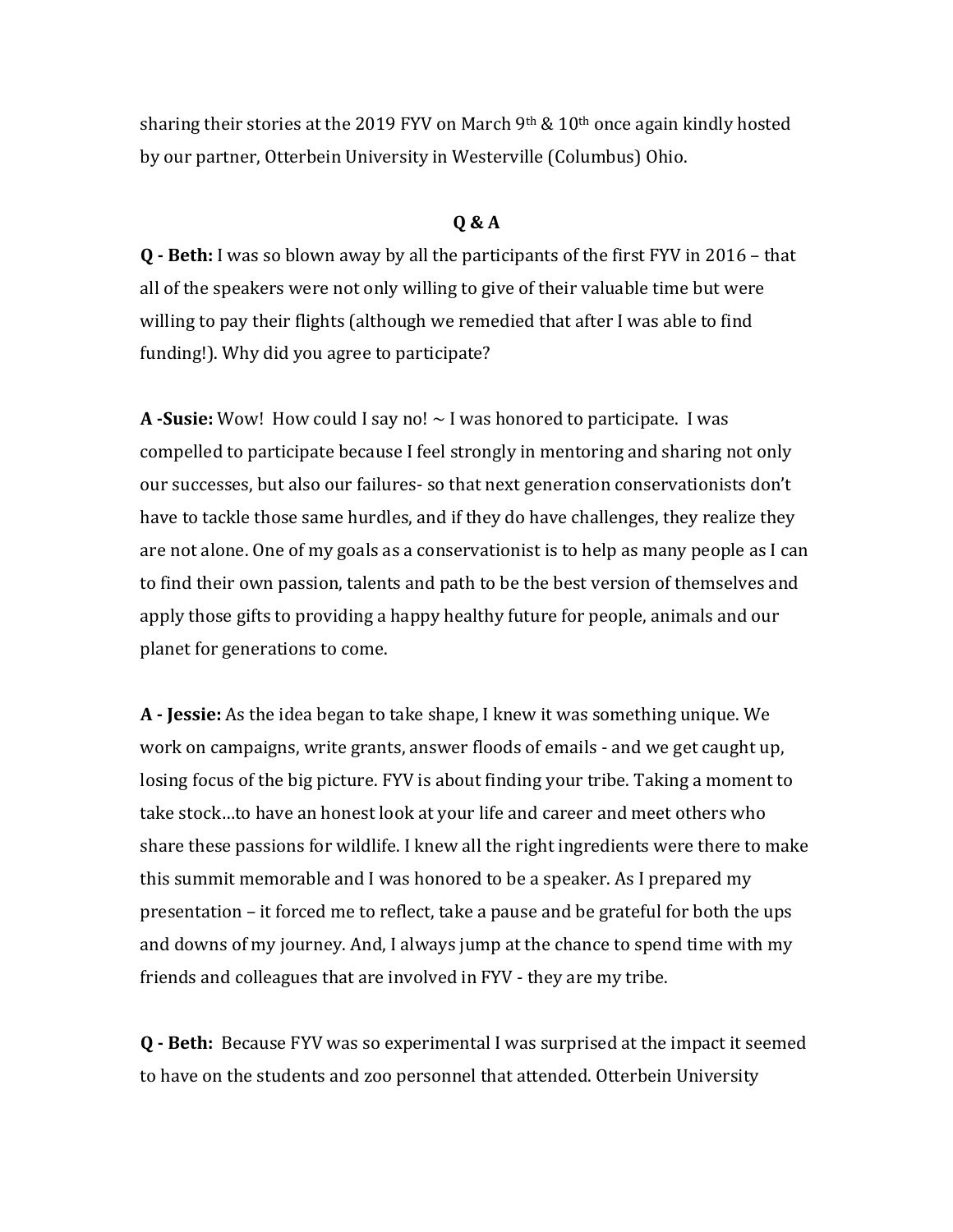actually offers an undergrad degree in Zoo & Conservation Science so we had many of their students in attendance. What were your impressions of the first FYV?

**A** - Susie: I believe one of the things that made FYV such a success was the way the speakers interacted with the audience on a level playing field. So often speakers, Directors, and CEO's are "untouchable". Their busy schedules and prestige often do not allow for face to face meetings with students or start-up conservationists, or dreamers, who are not even sure what path they want to pursue. The FYV offered a safe atmosphere where there was a lot of interaction between the speakers and the participants. It was a way for everyone to see that although the speakers seem to be these "superstars" of conservation (which they are!) they are also human beings, and they make mistakes and had to take many different paths to find their own voice. It makes the dream of becoming a conservationist not so much a dream- but a reality. 

A - Jessie: That first day, we really didn't know what to expect. We fluttered around the room, hanging quotes and artwork and constructed mock 'campfires' made from tissue paper and battery-powered candles. We agreed that the room should look very inviting. Any trepidation we had earlier in the day disappeared when the students starting filtering in. Some were shy, some were talkative, all were EAGER. As the presentations started, the speakers and participants seem to quickly find a place of familiarity and ease. Barriers fell away, leading to open, honest conversations. My respect and admiration for my fellow presenters grew as I heard their stories. There were common threads in each of our journeys...similar successes and failures amid backdrops of small towns, bustling cities, prairie pockets and impenetrable rainforests. Looking around the room at our participants, we could see emotions, revelations, and their own unique stories bubbling to the surface.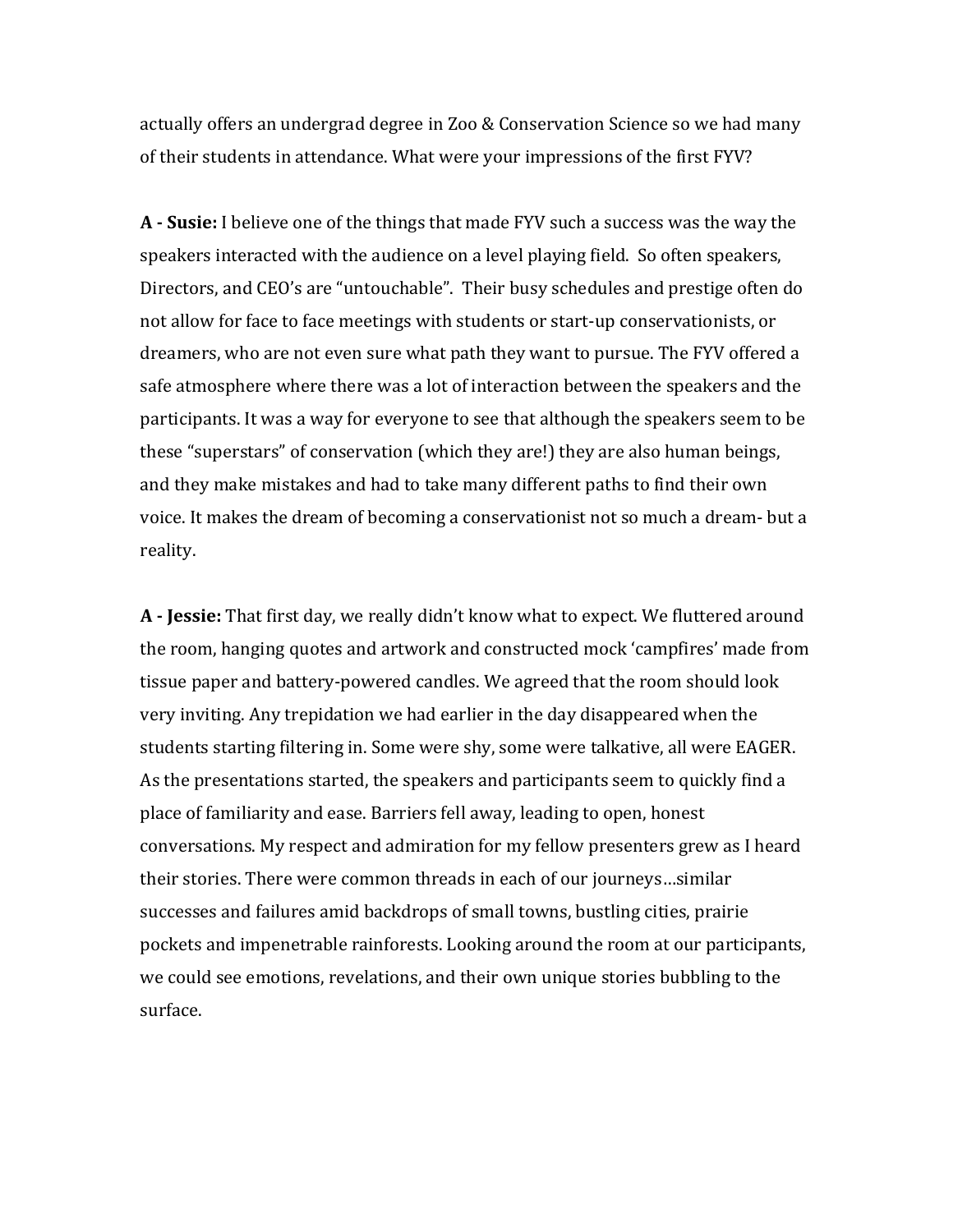**Q** - **Beth:** On the second day while on our drive over to the meeting, the three of us were discussing what was on the schedule for that day but you two began making suggestions, then I just turned it over to you guys to organize. It was exactly the injection that the particular timeframe needed and it turned out fantastic! To me that is what FYV and actual conservation work is all about – the sharing of info, the ability to adapt and be agile and fluid when needed. What are your thoughts on that? 

**A** - Susie: I loved the way that all came together. One of the things that were most difficult for me was to learn how to listen. I am always so excited about sharing my own stories, info, advise- I have struggled to learn how to become a better listener. Working on the break out session with Jessie was incredible. We opened up the conversation to the audience, asking them what they wanted to hear, learn and discuss, and then moderated the session to give each panelist a chance to share their voice. In our fast-paced world, it is often difficult to be present in the moment, this session allowed for that to happen. Everyone's voice was heard and we all learned from the discussions. With the guided brainstorming at the beginning- it opened people's minds to a new thought process and gave audience members a safe space to share their voice and to be acknowledged.

**A** - **Jessie:** We felt that we had opened a 'door' for many in the room - to talk openly and honestly about dreams, careers, and relationships in a way that most don't get the chance to do. We needed to create space for that to further develop on day two. We set out to hear more from the participants and to let the conversations evolve organically with what the participants were experiencing, right now, in their own lives. Sometimes we gave advice or shared a story about our experiences. Sometimes we just listened...and that was enough.

~~~~~~~~~~~~~~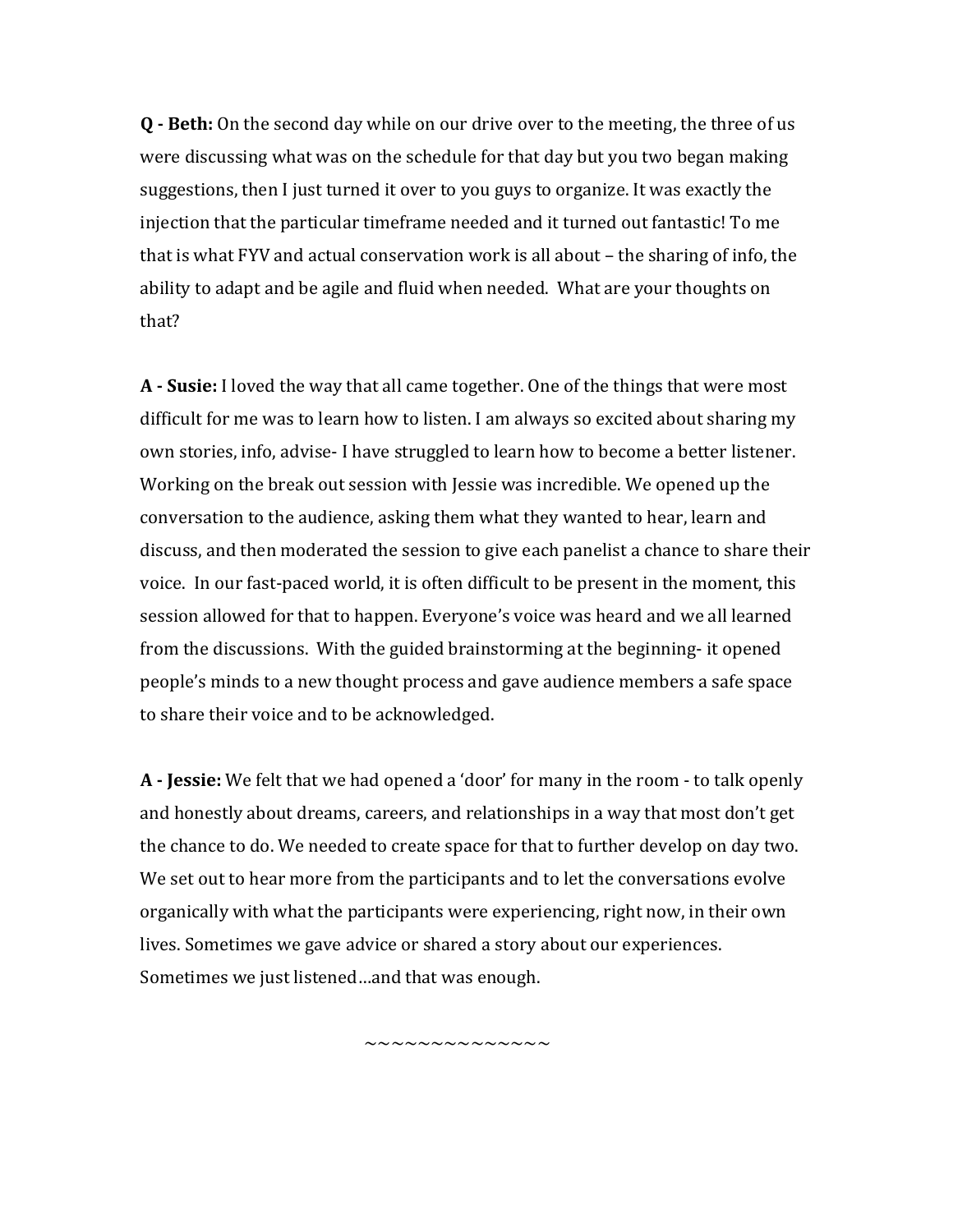**Q - Beth:** In October of 2018, our colleague Erin Stotz of the Denver Zoo hosted the second FYV. My hope when we hosted the first FYV was that it would go regional – that others would pick up the thread of sharing stories that could inspire the next generation. We had a lot of grad students at the Denver Zoo FYV as they offer a graduate program there. We also had undergrads and zoo personnel but this audience was a little older and I was really struck by their reaction. It seemed as if we had struck a chord, that perhaps we filled a much-needed niche that many people seemed to be looking for? I felt that the Denver FYV confirmed what I had always hoped – that FYV could be both useful and effective. I was struck by the strong emotions it elicited. What were your impressions – especially since you were at the first FYV. How did it (or did not) differ?

**A** - **Susie:** There is no doubt in my mind that FYV is powerful. I thought both conferences evoked a strong emotion and conviction amongst the participants. I believe it is also always a place of growth for all the speakers. We all recognized after the first FYV that it put us a bit out of our own comfort zones- to reflect upon our own journey- how DID we get to where we are? And how can we help others to find their own path? I have made connections at both conferences, and perhaps that is one thing that I feel was the same at both- a feeling of belonging, that none of us are on the same path, but, none of us are ever alone again...we have this huge family of advocates cheering us on. I also believe there is this realization that no one is perfect. We live in this world of sharing our lives on social media. From the outside, it appears to be perfect, but that is because we are not all sharing our trials, challenges and failures, those happen behind the scenes- but they do happen and FYV in both instances was so powerful because it showed the vulnerability of people who we may have put on the pedestal as perfect, successful people. It allowed us all the opportunity to embrace our shortcomings, band together and never, never give up! 

A - **Jessie:** Yes, the second FYV was very different from the first. Many participants where further along in their career or education and the group was larger. I